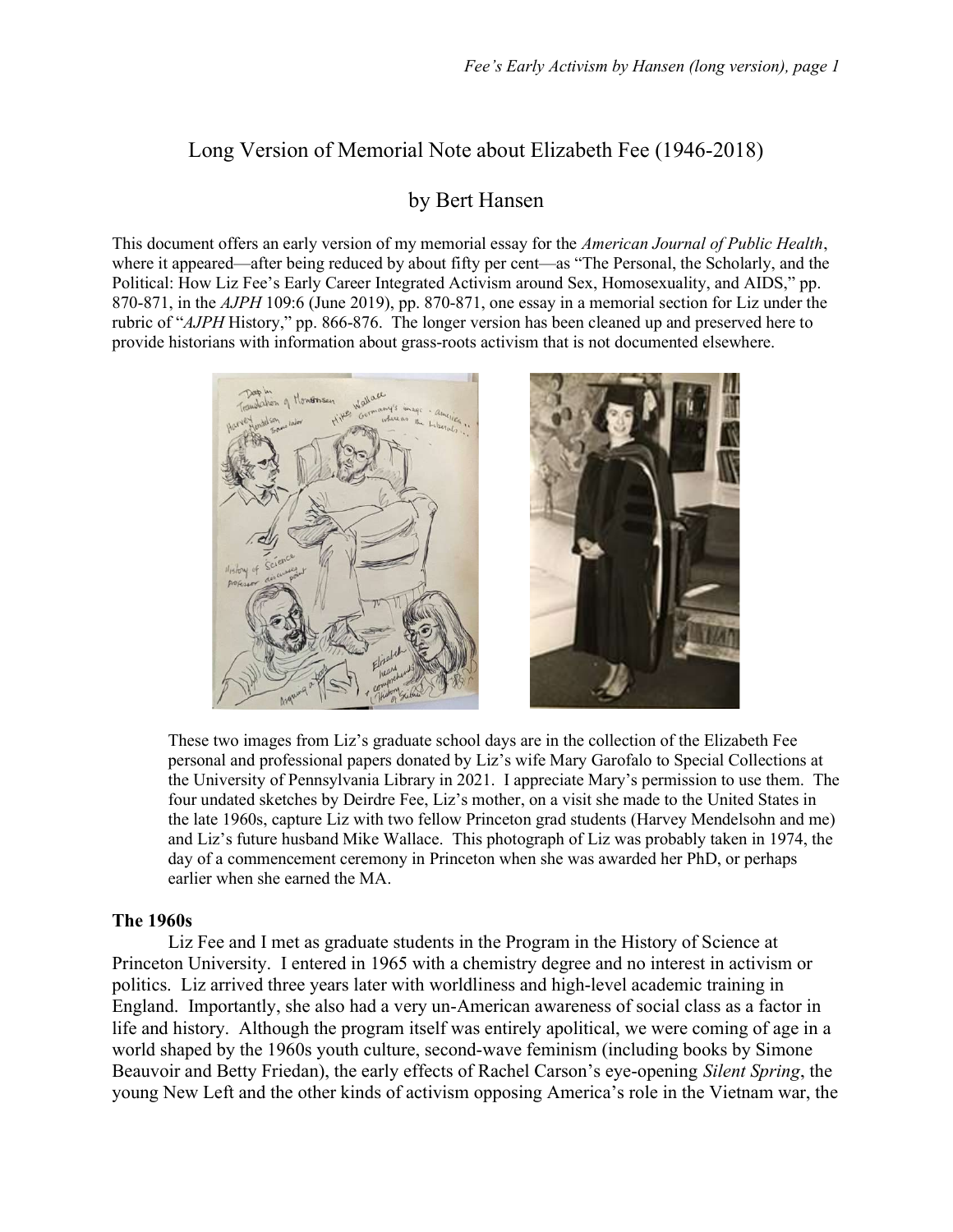student rebellions of 1968, and the Stonewall Rebellion at a gay bar in New York City in June 1969.

 To understand Liz Fee's career and her pursuit of social change, it is useful to picture the small-scale settings of her early experiences. This was organizing without phone banks and mass mailings. It meant engaging with people face-to-face in consciousness-raising groups and other democratic-style meetings in which all participants were urged to speak up without control from a presiding officer. She was a leader in that she got people to volunteer for tasks and get them done, but without using the patriarchal tools that the old left employed as readily as did the right. She was at her best when asking people to help with the group effort on specific tasks; she was rarely refused since she was not hesitant to take on work for herself. Like other feminists of the era, Liz worked to change the modes of organizing as well as the goals. This was political activism grounded in community organizing.

 I believe it was Liz's experience in these small-group settings of the late 1960s and 1970s, both in women's groups and in gay-lesbian groups (numerically dominated by gay men at that point in time) that helped her perfect skills, methods, and ambitions that she carried through her entire career. An account of her early career must not be a recitation of organizational positions, reports, and publications, but a story of face-to-face meetings and personal networks.

 Although Princeton's small history of science program (with only three or four students entering each year) gave no curricular space to the histories of medicine or public health and it lacked any orientation toward policy work, several of us among the program's students in the 1960s—not only Liz and me, but also Theodore M. Brown and Michael Gross—found our way into health activism and public health history.

Liz Fee earned her PhD with a dissertation entitled Science and the "Women Question" 1860-1920: A Study of English Scientific Periodicals. Intentionally or not, this subject offered substantial resonance with contemporary struggles. I believe what she learned from that research grounded her teaching as well as her scholarship, and it might also be what gave her the ability to comfortably integrate politics and activism with scholarship, teaching, and other professional work. She did this at a time when many of us felt the need to keep these spheres distinct; while not completely hiding our political views and our personal lives, we usually kept them out of the classroom and out of our university offices. Additionally, I suspect that it was her slightly seductive smile that not only pulled people into activism but also may have disarmed colleagues and supervisors concerned about her mixing politics with academics.

 A slogan, "The personal is the political," guided much of our activism in that era. And this feminist principle became central to the new gay movement: it urged us to proclaim that we were "gay and proud" and it implied that coming out, even at work, was a responsibility. By the same reasoning, when I was a client at public venereal disease clinics in that era, I never hid my PhD nor my background in science and medical history, as I wanted to challenge the medical establishment's assumptions about what kind of gay men would come to such a clinic. Experiences with regressive moralizing in medicine, along with our understandings of medical stigma from scholarly histories of epidemics and public health, were invaluable years later when Liz, Michael Gross, and I all moved by our separate paths into AIDS policy and AIDS activism.

### The 1970s

 In New York City in November 1973, Liz Fee was one of the featured speakers at the inaugural conference of the newly formed Gay Academic Union, attended by hundreds of open lesbians, gay men, and their supporters on Thanksgiving weekend. She based a talk on her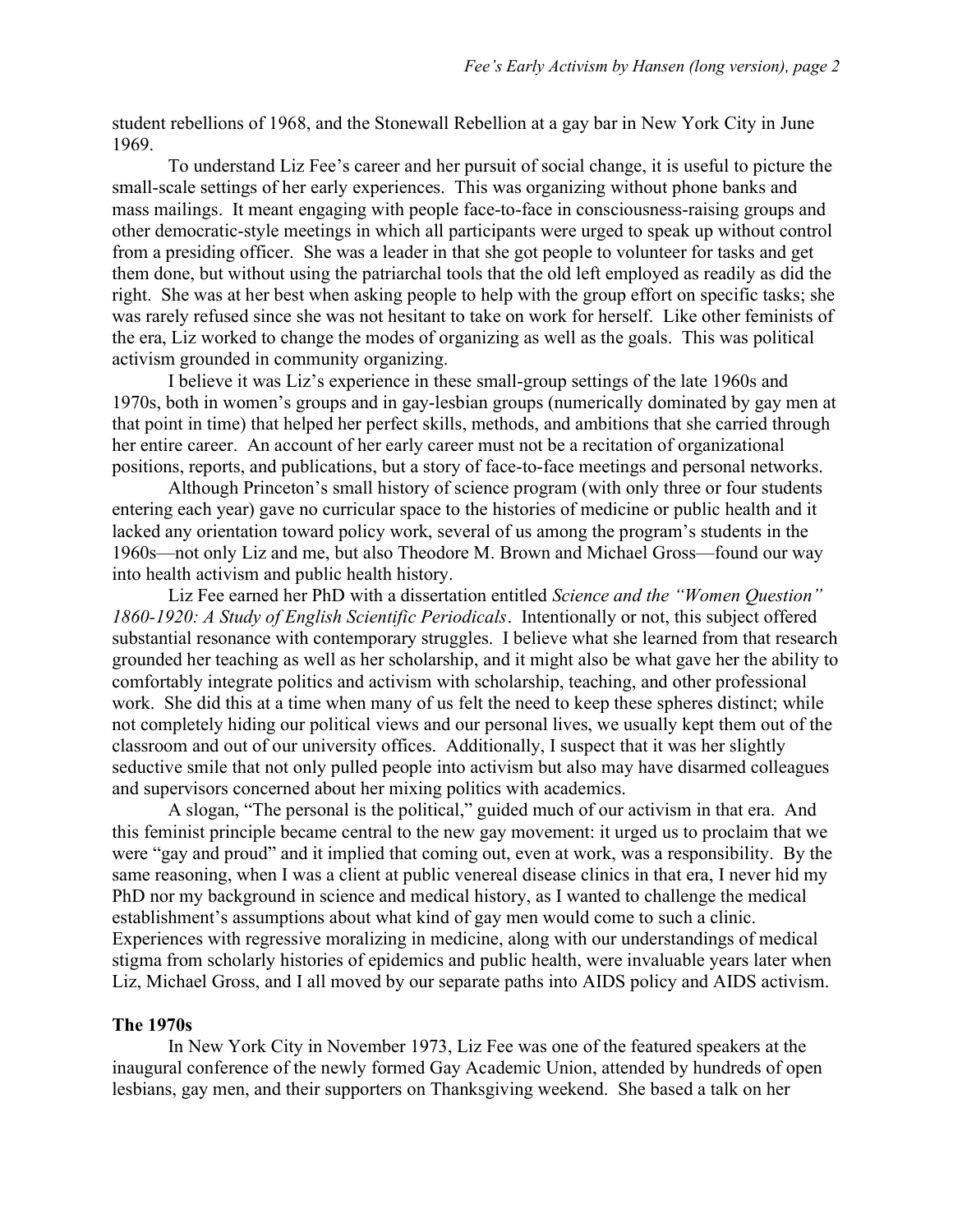current dissertation research on science and "the woman question" in the nineteenth century.<sup>1</sup> At the time, she was teaching in the History Department of the State University of New York at Binghamton. Although untenured at a time when gay people and those who openly associated with them frequently faced discrimination, Liz was not hesitant to participate or to have her remarks published in the proceedings that came out in 1974. In fact, she and her husband at the time, Mike Wallace (an historian and later winner of a Pulitzer Prize for the book Gotham), had already played key roles in the community organizing that led up to this pioneering conference.

 As that story has never been recorded, a brief account of the GAU's origins seems appropriate. In March 1973, when I learned that a Columbia University PhD student in history (who was not gay) was considering some aspect of homosexuality in history as a thesis area and had not received any encouragement or guidance from the faculty, I arranged a little meeting of some historian friends who had some kind of intellectual interest in sexuality (though no one in the early 1970s would have been regarded as an historian of sexuality). About eight of us met on a Saturday afternoon at the apartment of Michael Gross, whom both Liz and I knew from graduate school. It was not a gay group per se, though most of the attendees were gay men. The discussion was wide ranging and very engaging, so we met again two weeks later. There were further meetings, and the initially central graduate student dropped out when the group was becoming a support group of gay or gay-friendly academics, mostly historians, but with other gay professors joining in. Independent scholar Jonathan Ned Katz and graduate student John D'Emilio were part of the original group, and CUNY professor Martin Duberman joined in early.<sup>2</sup> Anthropologist Tony Ward, an experienced community organizer in East Harlem, convinced us that to be successful such a group needed both a public identity and a concrete project.

 We took on the name Gay Academic Union (after much debate) and began planning a conference even as we anticipated a serious problem in finding an affordable venue willing to host a group calling itself Gay. Mike Wallace, a professor of history at John Jay College of CUNY, secured an invitation to his college, a wonderful space at no cost to us. He and Liz were both courageous in not only associating with the Gay Academic Union but in publicly supporting our activism. Their contributions were essential. The conference was a huge success. The proceedings published a year later were widely distributed and helped build the broader gay movement.<sup>3</sup> And the effects of publicity surrounding this group extended beyond the academic

<sup>1</sup> Elizabeth Fee, "Science and Homosexuality," pp. 35-39 in The Universities and the Gay Experience (cited fully below.)

<sup>2</sup> See recollections published by Martin Duberman in *Midlife Queer: Autobiography of a Decade, 1971*-1981 (New York: Scribner, 1996), pp. 49-51, and in Cures: A Gay Man's Odyssey (New York: Dutton, 1991), pp. 274-301. Duberman's personal papers held by the New York Public Library include the materials accumulated from his participation in the early years of the GAU.

<sup>3</sup> The Universities and the Gay Experience: Proceedings of the Conference Sponsored by the Women and Men of the Gay Academic Union, November 23 and 24, 1973 (New York: The Gay Academic Union, 1974, 110 pages), ed. Bert Hansen. OCLC Worldcat records about 65 copies in libraries. Digitized versions are now available at https://www.berthansen.com/gay-history-documents and at https://outhistory.org/exhibits/show/gau-conference/intro, where John D'Emilio has provided a new introductory note (2016). Early visibility came from the book's review by Ed Jackson in The Body Politic 17 (January/February 1975), pp. 23-24.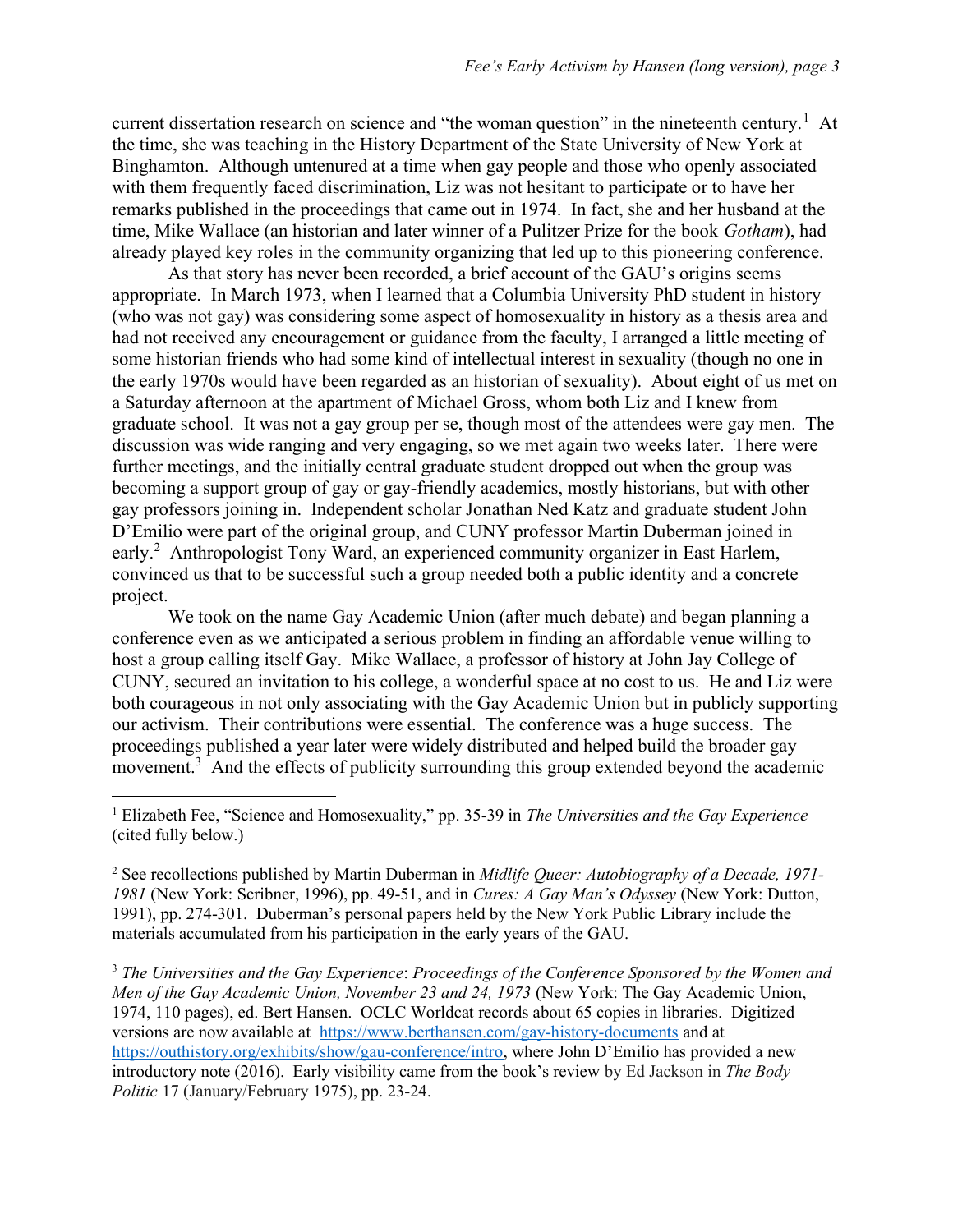community since at that time, only just a few years after the Stonewall Riots and long before legislation began to protect gay people from employment discrimination, any highly visible gay group served to encourage closeted gay people to come out, which then helped more people to come out. In that era, the gay movement had not yet grown to the point where there were many specialized subgroups, yet the process of proliferation was already underway. Gay caucuses were starting to be organized within various professional groups, for example, historians, sociologists, and professors of modern languages.<sup>4</sup>

 Typical of this early expansion of gay/lesbian groups under a professional umbrella was the Gay Caucus of the American Public Health Association, with Walter J. Lear MD as one of the organizers. At the 1977 APHA meeting, this group arranged a symposium offering a fresh and unbiased look at the health care needs of lesbians and gay men and the professional understanding of sexually transmitted diseases in the gay male community. Opening remarks by Lear declared this was the first event at a public-health conference ever sponsored by gay health workers. This Gay Caucus of the mid-1970s embodied the same kind of small-scale, consciousraising, coming-out, face-to-face organizing that Liz understood so well. Characteristically, Lear's statement founded the proposed actions on both "the impact of the women's movement on society at large" and "the growth of knowledge of human sexuality within the professional circles." Lear is quoted as stating, "Political activity outside the political establishment requires special attributes from activists and their organizations." This moment was celebrated nearly 25 years later in a Voices installment within the AJPH's "Public Health Then and Now" feature, curated by Fee and Brown. I believe the use of these individual "Voices of the Past" is another example illustrating how Liz's approach to public health history embodied the same kind of small-scale, conscious-raising, coming-out, face-to-face organizing that Liz understood so well from her own work in feminist actions and in the creation of the Gay Academic Union, as well as in her dissertation research.

 One of the unspoken bonds that developed between Liz and Walter was the skill they shared at bringing individuals into active participation by face-to-face requests for help. As mentioned above, even as they did this well into the twenty-first century, it was an approach that grew out of the person-to-person community organizing they learned very early in their careers. They did it easily, democratically, and without hesitation, and both of them repeatedly saw small-scale projects grow and blossom into agents of social change.

#### The 1980s

 When the gay community started to organize in 1981 in response to news reports of GRID or a new "gay plague" in the press, I found a revealing connection between the patterns of stigmatization and victim-blaming that I knew from past epidemics and the new situation. My experience enabled me to quickly become a community spokesperson, organizational leader, and a founder of the AIDS Committee of Toronto, the city where I was teaching at the time. Liz's work on the history of sexually transmitted disease had an immediate resonance as I sought to bring issues of AIDS into the historical community, an ambition shared by Liz and others. I

<sup>&</sup>lt;sup>4</sup> Documents showing how these groups got started and grew may be found in a collection of the early newsletters and mailings from the lesbian-gay caucuses of the American Historical Association, the Modern Language Association, the American Sociological Association, and the American Anthropology Association preserved in the Bert Hansen Papers in the Yale University Archives, ms. coll. 2042 (link to the finding aid here).